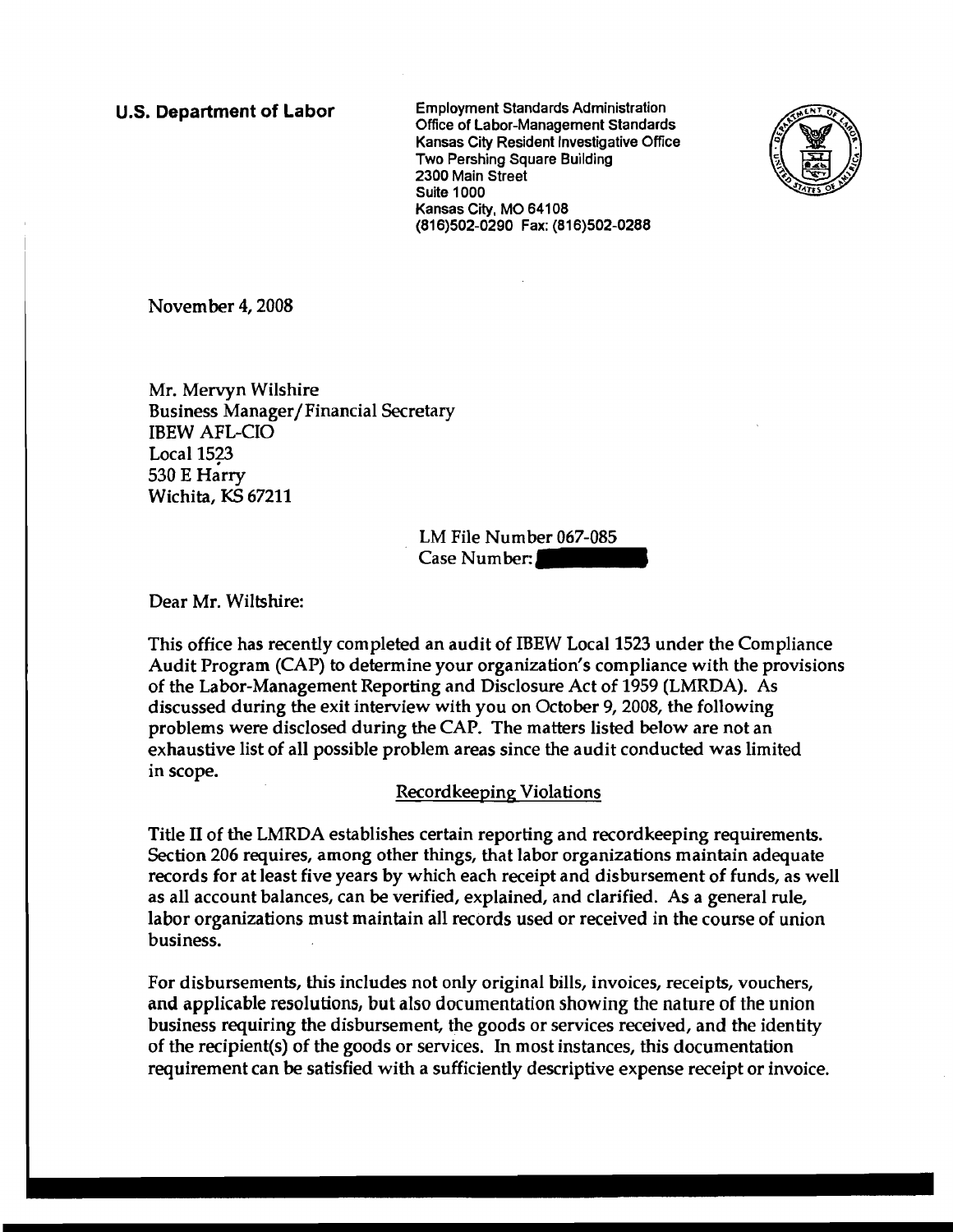Mr. Mervyn Wiltshire November 4,2008 Page 2 of 5

If an expense receipt is not sufficiently descriptive, a union officer or employee should write a note on it providing the additional information. For money it receives, the labor organization must keep at least one record showing the date, amount, purpose, and source of that money. The labor organization must also retain bank records for all accounts.

The audit of Local 1523's 2007 records revealed the following recordkeeping violations:

1. General Reimbursed and Credit Card Expenses

Local 1523 did not retain adequate documentation for reimbursed expenses and credit card expenses incurred by union officers totaling at least \$1,633.91. For example, no original receipts were retained for January 2007 credit card expenses.

As previously noted above, labor organizations must retain original receipts, bills, and vouchers for all disbursements. The president and treasurer (or corresponding principal officers) of your union, who are required to sign your union's LM report, are responsible for properly maintaining union records.

2. Disposition of Property

Local 1523 did not maintain an inventory of Bibles and other property it purchased, sold, or gave away. The union must report the value of any union property on hand at the beginning and end of each year in Item 28 of the LM-2. The union must retain an inventory or similar record of property on hand to verify, clarify, and explain the information that must be reported in Item 28. The union must record in at least one record the date and amount received from each sale of union hats, jackets, and other items.

3. Receipt Dates Not Recorded

Entries in Local 1523's receipts journal reflect the date the union deposited money, but not the date money was received. Union receipts records must show the date of receipt. The date of receipt is required to verify, explain, or clarify amounts required to be reported in Statement B (Receipts and Disbursements) of the LM-2. The LM-2 instructions for Statement B state that the labor organization must record receipts when it actually receives money and disbursements when it

actually pays out money. Failure to record the date money was received could result in the union reporting some receipts for a different year than when it actually received them.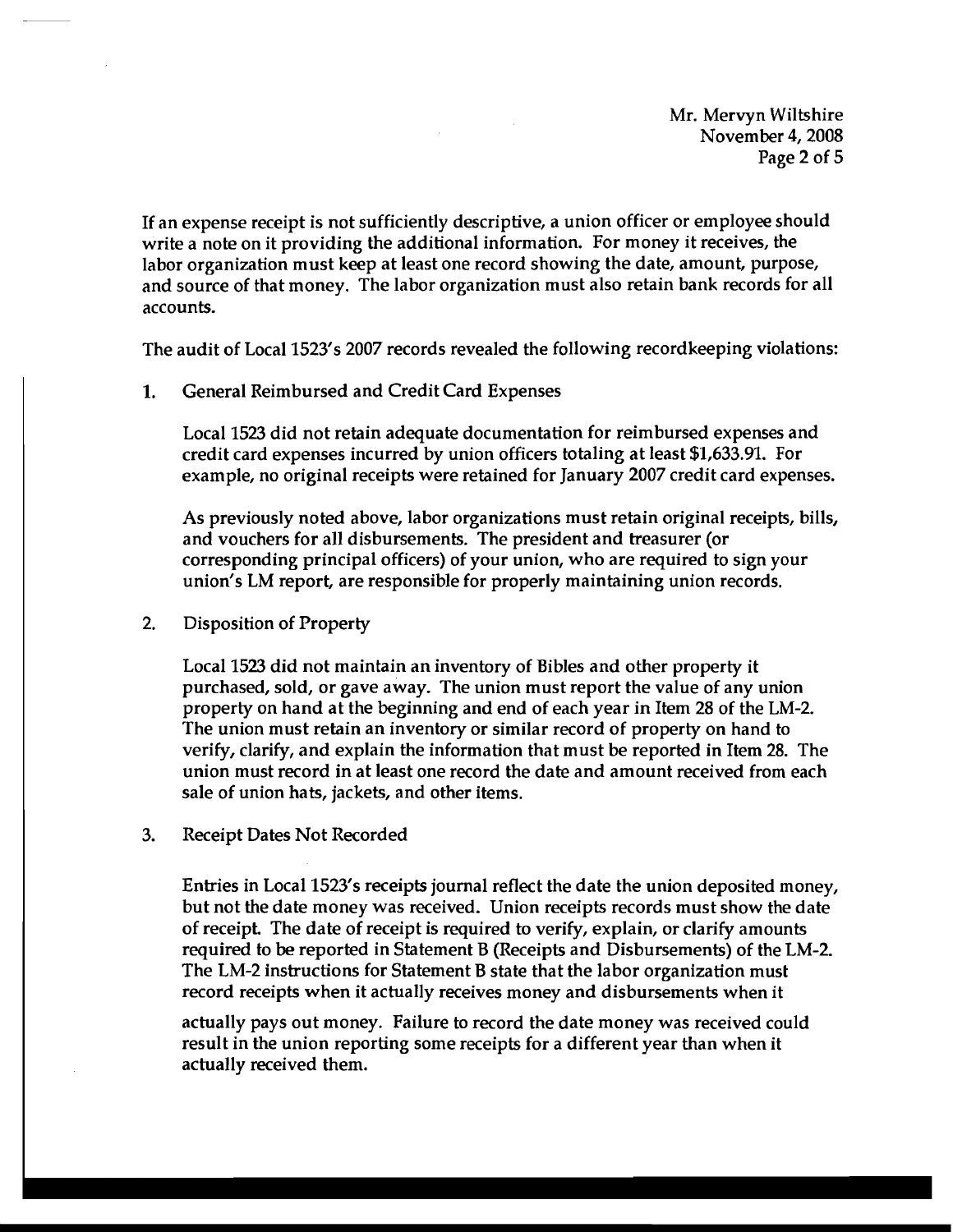Mr. Mervyn Wiltshire November 4,2008 Page 3 of 5

Based on your assurance that Local 1523 will retain adequate documentation in the future, OLMS will take no further enforcement action at this time regarding the above violations.

## Reporting Violations

The audit disclosed a violation of LMRDA Section 201(b), which requires labor organizations to file annual financial reports accurately disclosing their financial condition and operations. The Labor Organization Annual Report Form LM-2 filed by Local 1523 for fiscal year ending December 31,2007 was deficient in the following areas:

1. Acquire/ Dispose of Property

Item 15 (During the reporting period did your organization acquire or dispose of any assets in any manner other than by purchase or sale?) should have been answered "Yes" because the union gave away Bibles during the year. The union must identify the type and value of any property received or given away in the additional information section of the LM report along with the identity of the recipient(s) or donor(s) of such property. The union does not have to itemize every recipient of such giveaways by name. The union can describe the recipients by broad categories if appropriate such as "members" or "new retirees." In addition, the union must report the cost, book value, and trade-in allowance for assets that it traded in.

2. Disbursements to Officers

The local inadvertently inflated the amount of disbursements to officers. The local included credit card purchases for travel and temporary lodging while conducting union business in Schedule 11 when it should be reported in Schedules 15 through 19, as stated on page 21 of the LM-2 instructions.

The union must report in Column F of Schedules 11 and 12 (Disbursements for Official Business) direct disbursements to officers and employees for reimbursement of expenses they incurred while conducting union business. In addition, the union must report in Column F of Schedules 11 and 12 indirect disbursements made to another party (such as a credit card company) for business expenses union personnel incur. However, the union must report in Schedules 15 through 19 indirect disbursements for business expenses union personnel incur for transportation by public carrier (such as an airline) and for temporary lodging expenses while traveling on union business. The union must report in Column G